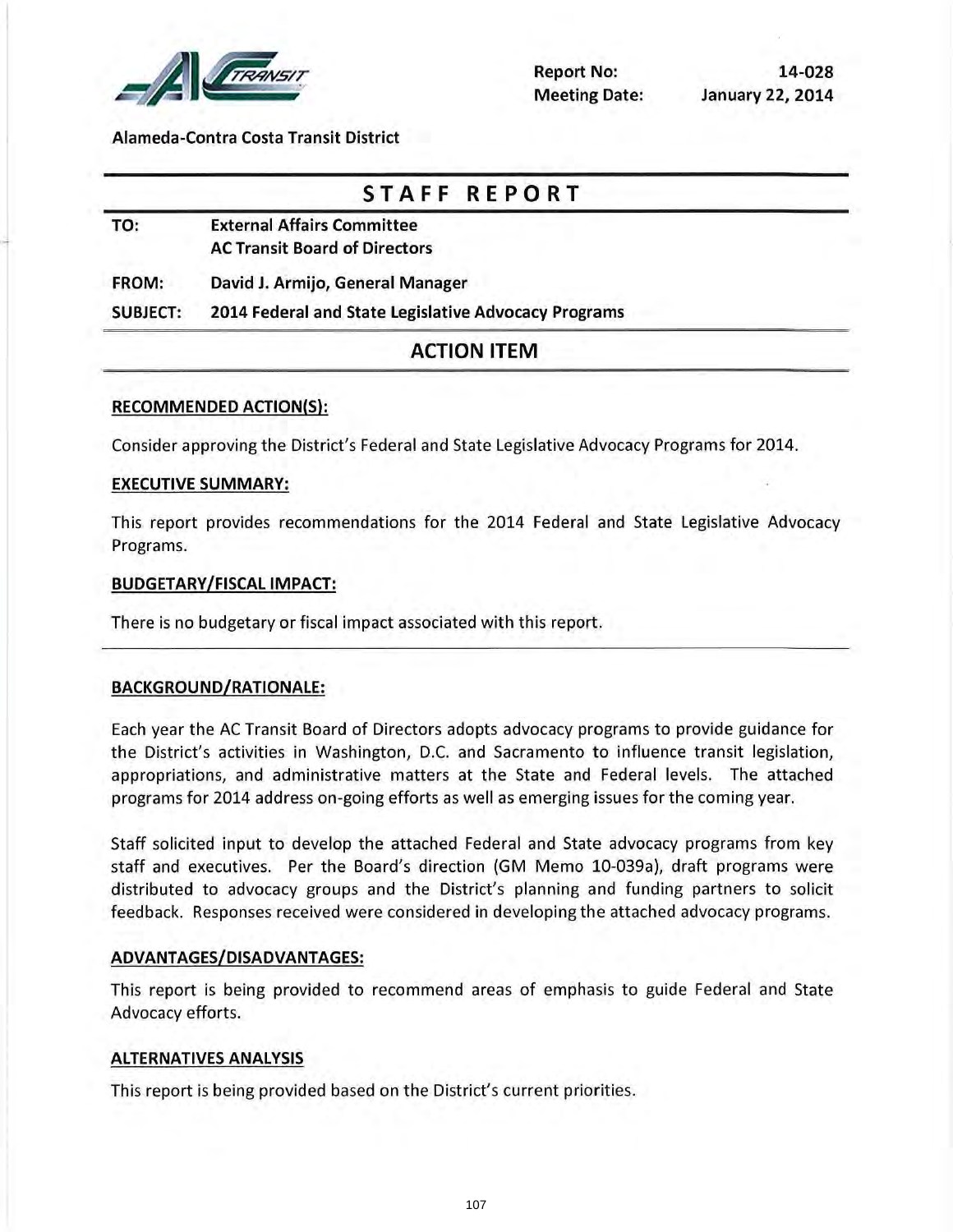Report No. 14-028 Page 2 of 2

### **PRIOR RELEVANT BOARD ACTIONS/POLICIES:**

GM Memo 10-039a

## **ATTACHMENTS:**

 $\overline{\phantom{a}}$ 

- **1:** FY 2014 State Advocacy Program
- 2: FY 2014 Federal Advocacy Program

| <b>Department Head Approval:</b> | Dennis Butler, Chief Planning & Development Officer                             |
|----------------------------------|---------------------------------------------------------------------------------|
| <b>Prepared by:</b>              | Beverly Greene, Director of Legislative Affairs & Community<br><b>Relations</b> |

 $\chi^2$ 

 $\bar{z}$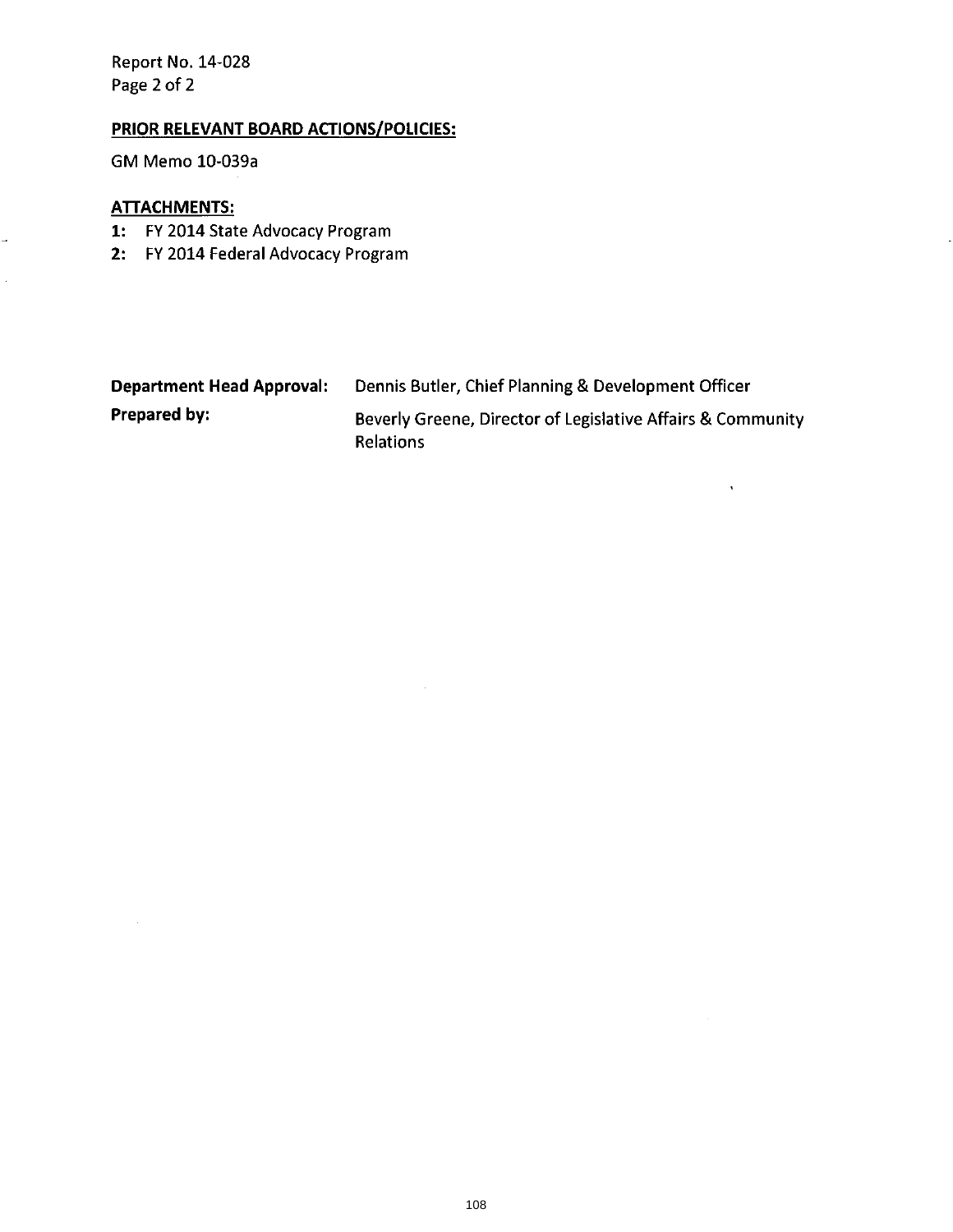

# 2014 State Advocacy Program

## **Funding**

- Support efforts to implement the Moving Ahead for Progress in the 21st Century Act (MAP-21) and future transportation authorizations that at least maintains funding level for mass transit projects and programs for bus operators in the Bay Area.
- Support the development and implementation of an expenditure plan for AB 32 cap and trade revenue that provides an equitable investment in mass transit capital improvements, operations, and infill/transit oriented development.
- Support efforts that create new sources of operating funds with equitable distribution to reflect urban transit needs.
- Support efforts to sustain existing transit revenues.
- Support efforts that would exempt public transit providers from state sales tax.
- Support efforts to provide funding for lifeline services including, but not limited to, services for access to work, school or medical facilities.
- Support local ability to increase fees and gas taxes to be used for local mass transit purposes.
- Support legislation and programs that would provide funding to offset the costs of global warming initiatives, clean air and clean fuels and implementation of AC Transit's Climate Action Plan.
- Seek funding to support and promote Bus Rapid Transit projects.
- Support congestion pricing strategies and legislation that provide an equitable multimodal distribution of generated revenues.
- Support legislative or administrative action to remove State barriers so that Medicaid transportation funds can be used for public transit services, including ADA paratransit services.
- Support funding and coordination between Health and Human Service (HHS) agencies and other transportation agencies to provide services to HHS clients.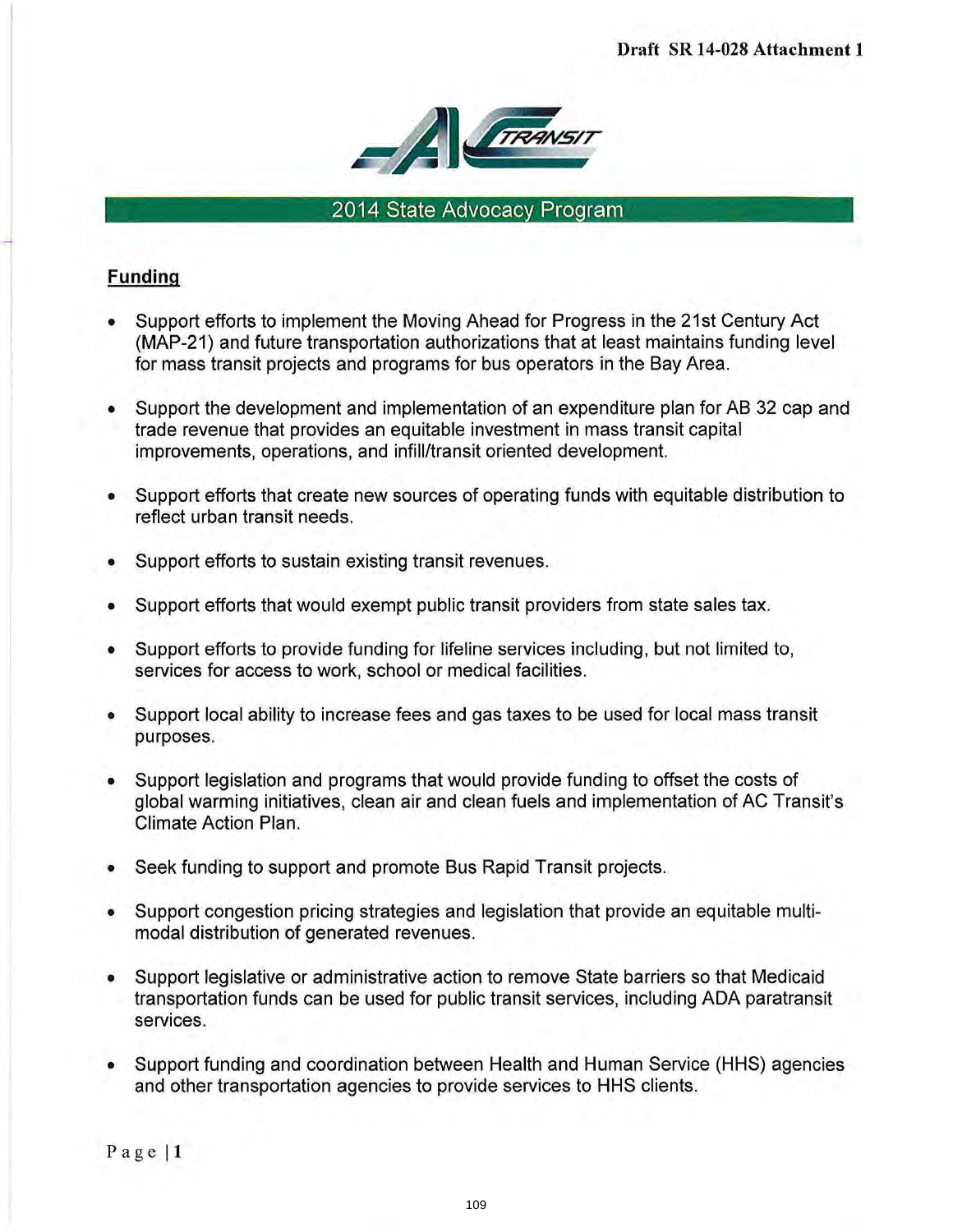- Support legislation and programs that would provide funding for employee benefits programs.
- Support funding initiatives that relieve the fiscal burden of mandatory regulations.

## **Equipment and Operations**

- Support legislation or administrative action that would direct Caltrans to establish and maintain HOV lanes on state highway routes and to improve existing HOV lane management to maximize throughput.
- Support incentives to provide bus contra flow lanes on the San Francisco-Oakland Bay Bridge to/from the Transbay Terminal.
- Support legislation to exempt public transit vehicles from state and local truck route ordinances.
- Support legislation or administrative action that would direct Caltrans to permit permanent use of freeway shoulders by public transit buses.

# **Transit Incentives**

- Support legislation to provide incentives for employees and employers to use public transportation to commute to work, including tax credits for purchasing transit passes.
- Support Clean Air Initiatives that encourage increased public transit use.
- Support incentives that would give auto insurance credits to heavy transit users.
- Support common fare programs between Bay Area systems.
- Support legislation to provide incentives for local governments and developers to incorporate transit passes into the cost of housing.

## **Environment and Transit Supportive Land Use**

- Support efforts that provide a new form of tax increment financing that promotes economic investment through transit oriented development, and requires the approval of all affected taxing entities.
- Advocate for transit-supportive legislation that addresses climate change, healthy communities and environments.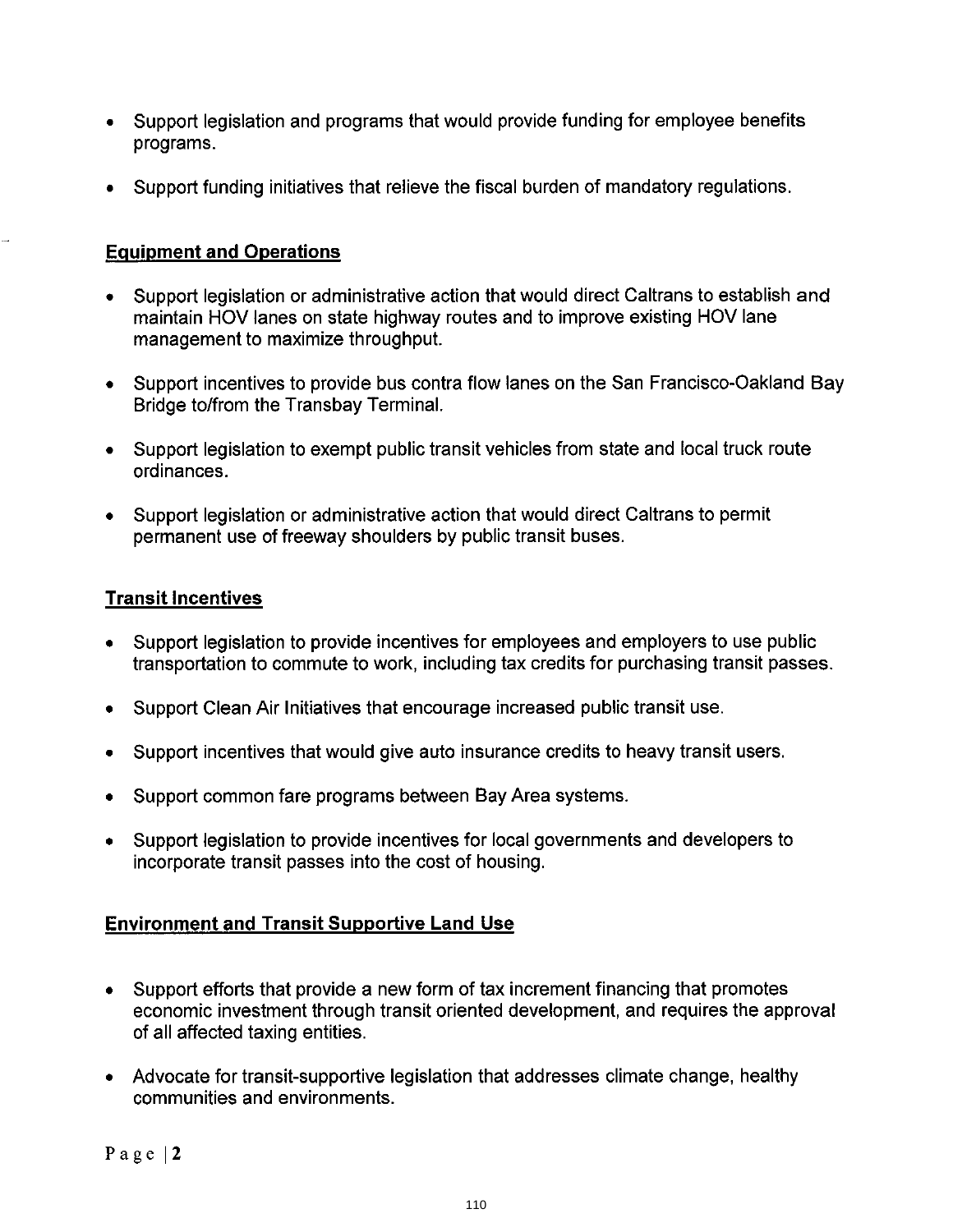- Foster transit supportive land use initiatives that require coordination with transit providers in the initial stages of local planning or project development that impacts transit, including density level decisions or transit oriented developments (TODs); and advocate for the required use of:
	- o Transit streets agreements, and
	- o Complete streets plans in which local transportation plans anticipate use of all modes.
- Support legislation that requires reporting of Vehicle Miles Traveled (VMT) annually through DMV renewal.

### **Policy Interests**

- Support simple majority vote for local transportation ballot tax initiatives.
- Support legislation to allow District to ban persons for specified offenses from entering district property.
- Seek revisions to the Metropolitan Planning Organization (MPO) grandfather clause that supports direct representation of transit properties on local transportation policy boards.
- Support legislation for STA formula reform that includes federal operating funding as eligible revenue.
- Support efforts that maintain existing Workers' Compensation regulation.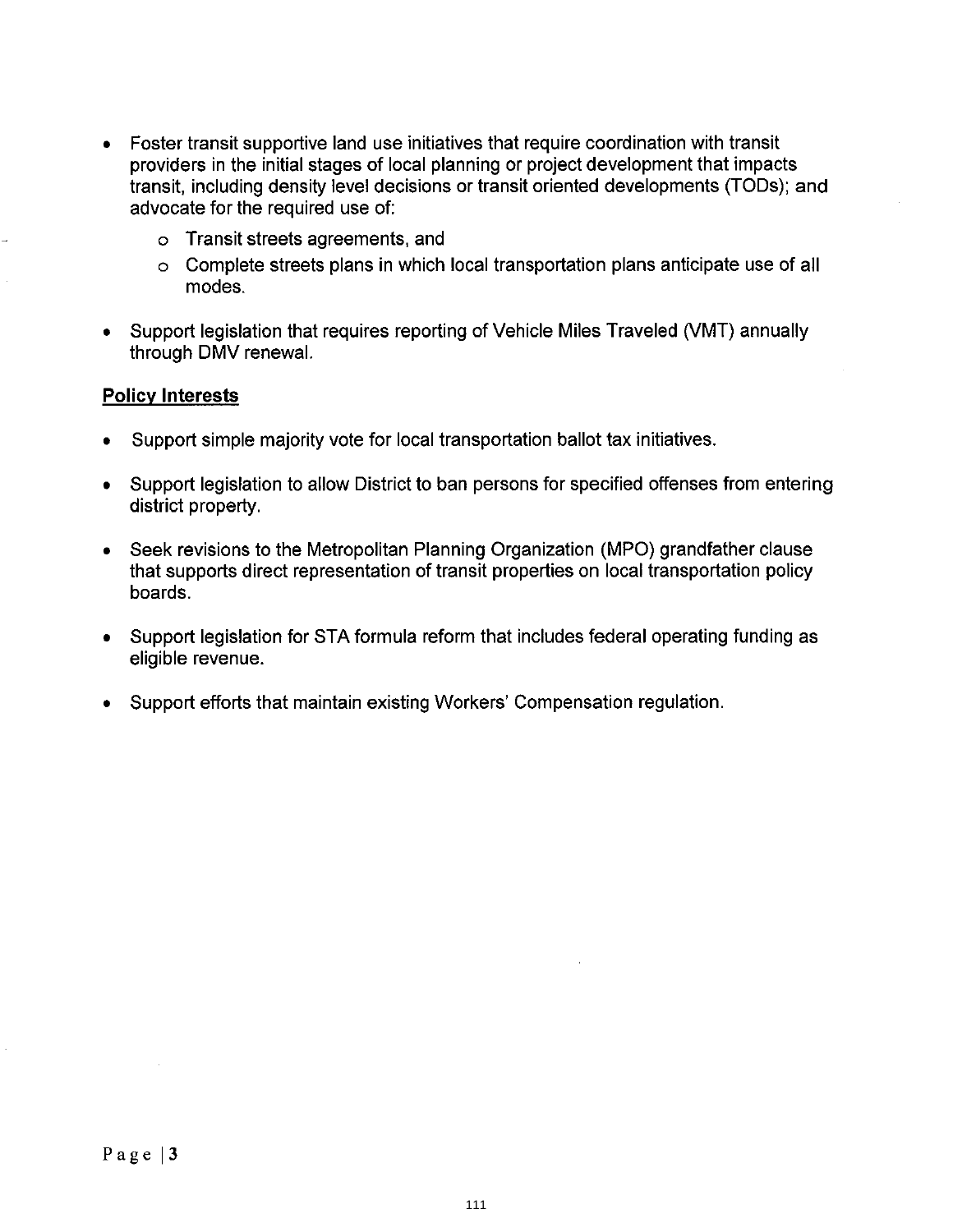*This page intentionally blank*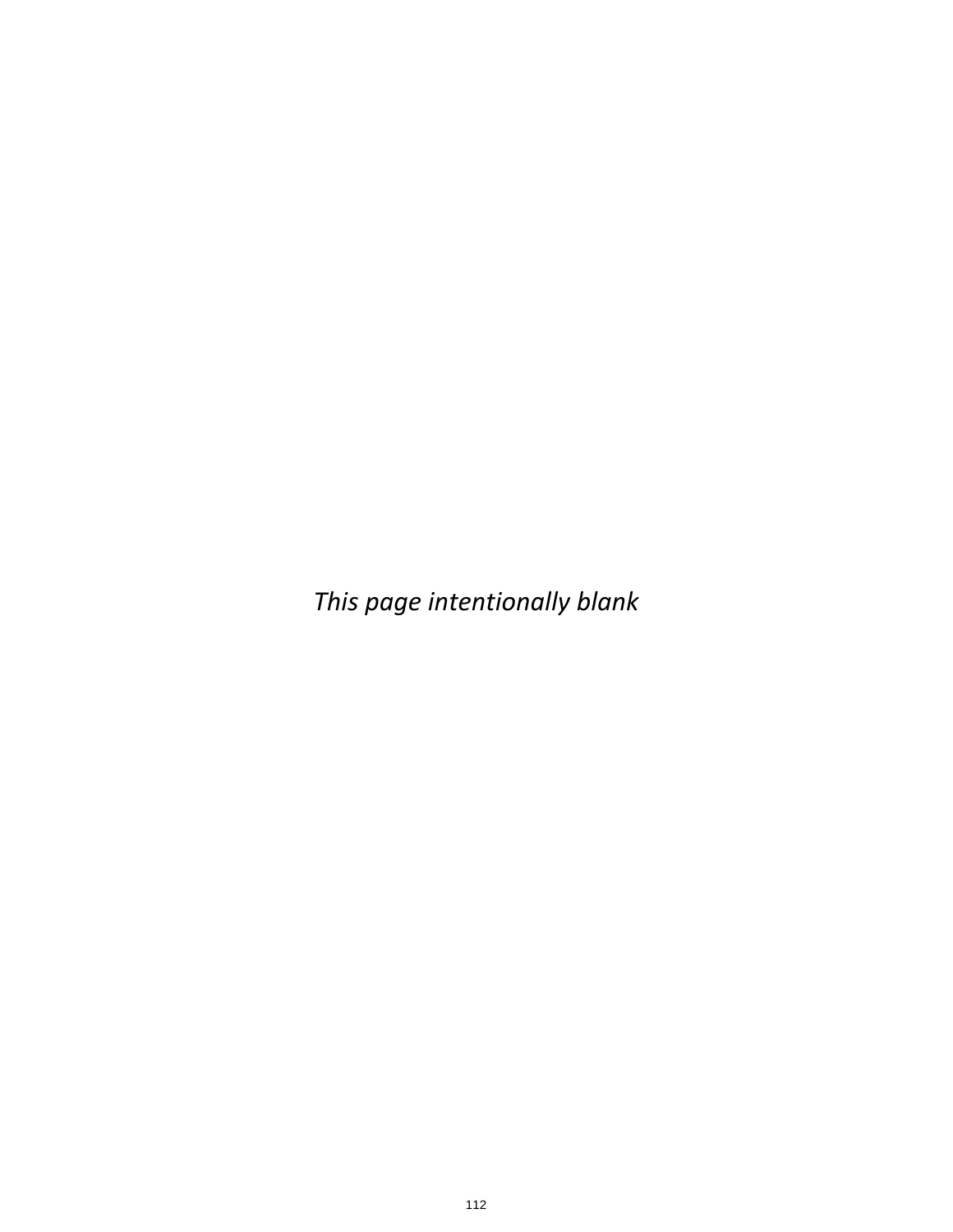

# 2014 Federal Advocacy Program

## **Funding**

- FY 2014 Grant Opportunities- Secure federal funds for key capital projects and support funding for 2014 Project Priorities for:
	- o East Bay BRT Improvements within the Small Starts Program and other programs
	- o AC Transit's Intelligent Transportation and Communication System upgrades
	- o Bus lifting equipment program
	- o Rehabilitation of aging facilities
- Advocate for supplemental funding through the Federal Transit Administration to offset rising operating costs without jeopardizing total funding available for capital projects.
- Support funding for the Transbay Terminal.
- Support/seek additional funding for lifeline services including, but not limited to services for access to work, school or medical facilities.
- Support efforts to rescind the planned across-the-board cuts to all federal programs, called "Sequestration," as enacted under the Budget Control Act of 2011 . Such cuts would reduce funding for the Small Starts Program, which could impact the East Bay BRT project schedule.

## **Transportation Authorization Principles**

- Support efforts to increase the gas tax or to increase other revenues to replenish and sustain long-term growth of the Highway Trust Fund/Mass Transit Account.
- Support transportation authorization reform that emphasizes greater funding levels to urban mass transit systems, and oppose efforts to reduce spending on transit formula programs.
- Support FTA and Congressional efforts to make State of Good Repair for transit bus systems a strategic priority.